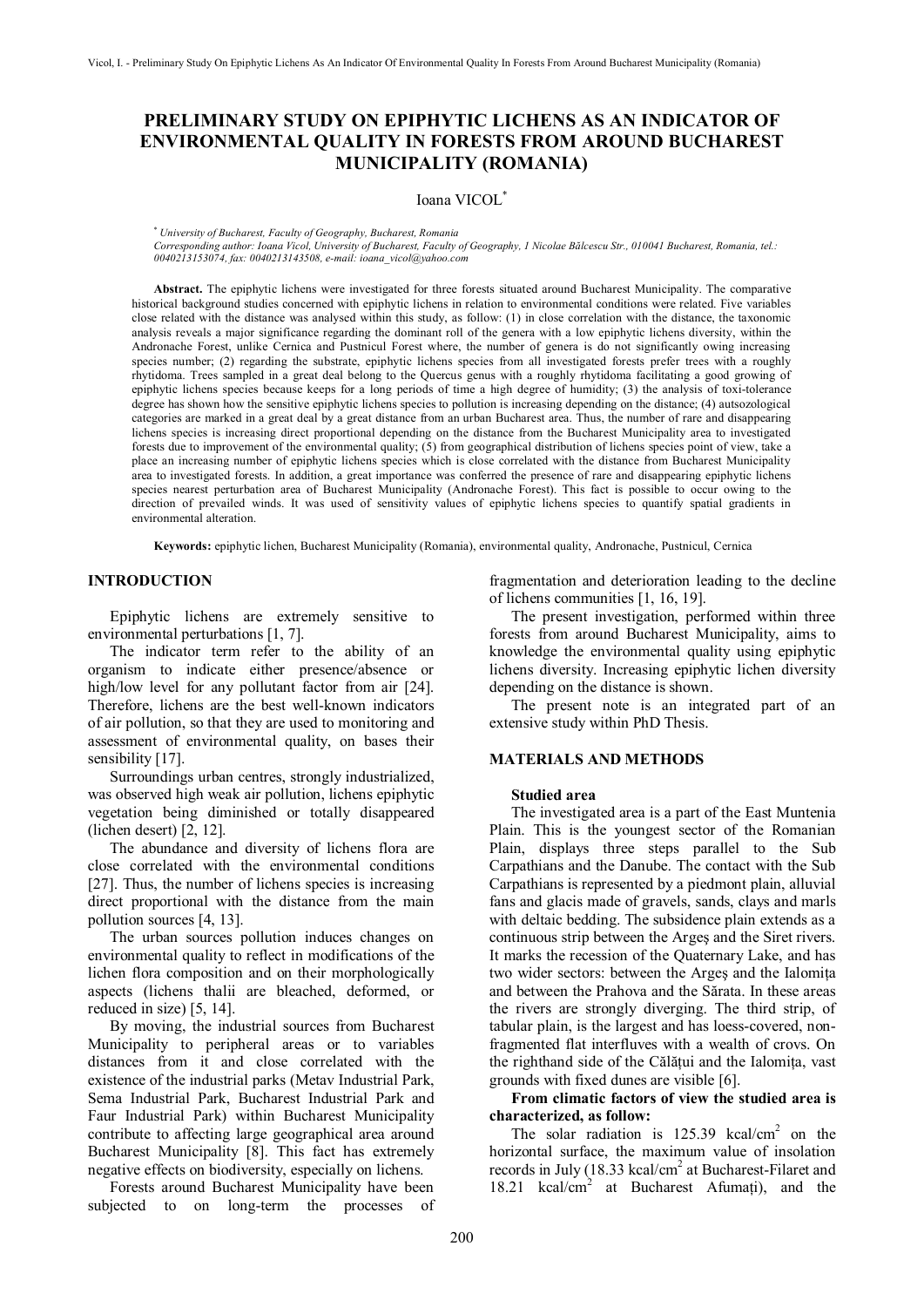minimum value records in December  $(3.040 \text{ kcal/cm}^2)$  $[15]$ .

The annual mean of the air temperature (calculated for periods 1961-2000) records values range between 9.8 °C at Tâncăbeşti and 11.2°C both Giurgiu and Bucharest-Filaret [15].

The air humidity has annual mean values variable depending on the type of the active surface, the distance from aquatic and forestry ecosystems, and the regime of pluviothermic and of the evapotranspiration. The multiannual values of air humidity range between 75% and 80%. Under the impact of thermal pollution the air humidity is low especially in that zone with a greatest density of buildings [15].

Precipitation is one of the most important meteorologically parameter in evaluation of the atmosphere quality. Annual mean precipitation values decrease from North (613.1 mm) to South (550 mm) of the Bucharest Municipality. The high values of precipitation in the North part of Bucharest Municipality determine the transfer of pollutants from air and topographic surface to aquatic systems [15].

The winds influence direct the dispersion of the pollutants in atmosphere. The prevailing winds are those from North-East (22.4% at Băneasa, 23.2% at Afumaţi) and from South-West (14.8% at Băneasa, 8.1% at Afumaţi respectively) [15].

**The characterization of the vegetation from investigated area**

The vegetation within the investigated area is represented by the sylvo-steppe zone with a strong Submediterranean influences, being characterised by the substantial presence of two southern oak species, the pubescent oak (*Quercus pubescens*), a typically Submediterranean element, and *Quercus pedunculiflora*, a Pontic element. Oriental hornbeam (*Carpinus orientalis*) and tartarian maple are also frequently found. There is a wealth of undergrowth bushes and the herb cover shelters Submediterraneand continental Eurasian species. Various oak species (*Q. cerris, Q. frainetto, Q. pubescens* and occasionally *Q. robur*) often occur in assotiation with hornbeam, lime and elm trees. This forest-steppe type, with a lot of local varieties, is widespread in the Romanian Plain [6].

Particularly the forest around Bucharest Municipality are caracterised by prevailing *Q. cerris* and *Q. farnetto* [23] and is represented by following vegetal assotiation: *Lychnio coronariae*-*Quercetum cerris* Sanda & al. 2003 (Syn.: *Quercetum cerris* Georgescu 1941 *geticum* Pop 1967; *Quercetum farnetto-cerris* Georgescu 1945, Rudski 1949) cited to Pustnicul Forest; *Tilio tomentosae-Carpinetum betuli* Doniţă 1968 (Syn.: *Querco petraeae-Carpinetum* auct. transs.; *Tilio tomentosae-Carpinetum degradatum* Dobrescu & Kovács 1973) cited to Cernica Forest and *Melico uniflorae-Tilietum tomentosae* (Sanda & Popescu 1971) corr. Popescu & Sanda 1992 (Syn.: *Tilietum tomentosae* Sanda & Popescu 1971) established to Andronache Forest [25, 26].

From lichen flora point of view, the forest around Bucharest Municipality did not intensive study. Were pointed out sporadic data regarding lichen species

within Andronache and Cernica Forests [21]. Also, was performed a study on lichen flora from Pustnicul Forest [18].

## **The characterisation of the environmental quality from Bucharest Municipality**

Bucharest Municipality is the capital of Romania being the largest and the most important political, economic, financial-banking, commercial, transport, cultural-scientific, educational, information, sporting and tourist centre. The city is lies in the south-southeast of Romania, in the Vlăsia Plain and is crossed by the Dâmboviţa and the Colentina rivers. It is intersected by Parallel 44°25'50'' N latitude and Meridian 26°06'50'' E longitude. The Municipality of Bucharest (1.926.354 inhabitants in 2002) covers 228 km<sup>2</sup> (0.1% of Romania's surface-area) and is divided in six administrative sectors according to a concentrically pattern [6].

The quality of air in Bucharest Municipality is mainly influenced by industrial activities especially power stations, vehicular traffic, domestic heating, offal's, construction activities, etc. A strongly impact on air quality have a few industrial platforms, as follow: Pantelimon Platform that releases in atmosphere suspended and sedimentable particulate matters, and  $SO<sub>2</sub>$  (sulphur dioxide); Dudesti-Policolor that emits in atmosphere airborne, Pb (lead),  $NO<sub>x</sub>$ (nitrogen oxides),  $NH<sub>3</sub>$  (ammonia), and volatile organic compounds; Faur-Republica, this source emits in the atmosphere airborne, sedimentable matters,  $SO<sub>2</sub>$ (sulphur dioxide), and  $NO<sub>x</sub>$  (nitrogen oxides); Grivita emits in the atmosphere airborne and sedimentable matter; Militari emits in the atmosphere formaldehyde, CO (carbon monoxide), airborne; and Jilava that releases in the atmosphere airborne,  $NO<sub>x</sub>$  (nitrogen oxides), and organic compounds [15].

An extreme strongly impact on air quality is represented by power stations, responsible up to 76% of SO<sub>2</sub> emissions,  $36\%$  of NO<sub>x</sub>, and  $70\%$  of CO<sub>2</sub> (carbon dioxide). By a high volume of emissions are remarked Power Station South, Power Station West, and Power Station Progresul [15].

Another important source of pollution in Bucharest Municipality is represented by vehicular traffic that is responsible up to 90% of CO emissions, 59% of  $NO<sub>x</sub>$ , 45% volatile organic compounds, and 95% lead emissions. The lead concentrations range between 0.22 μg/m<sup>3</sup> at Cercul Militari and Mhai Bravu, 0.18 μg/m<sup>3</sup> at Berceni and  $0.66 \mu g/m^3$  at Balotesti, these values do not exceed the maximum concentration annual accepted, but are sporadic exceeded these values. In Brăneşti zone, the lead emissions from industrial units have determined arising of health problems at population level, in 2004, were pointed out by Ilfov Public Health Direction a number of 15 patients with saturnine poisoning [15].

# **Sampling procedure**

In the researched area, the lichens species was inventoried within following forests: Andronache, Cernica, and Pustnicul, all investigated forest are situated in the North and North East part of Bucharest Municipality (Fig. 1).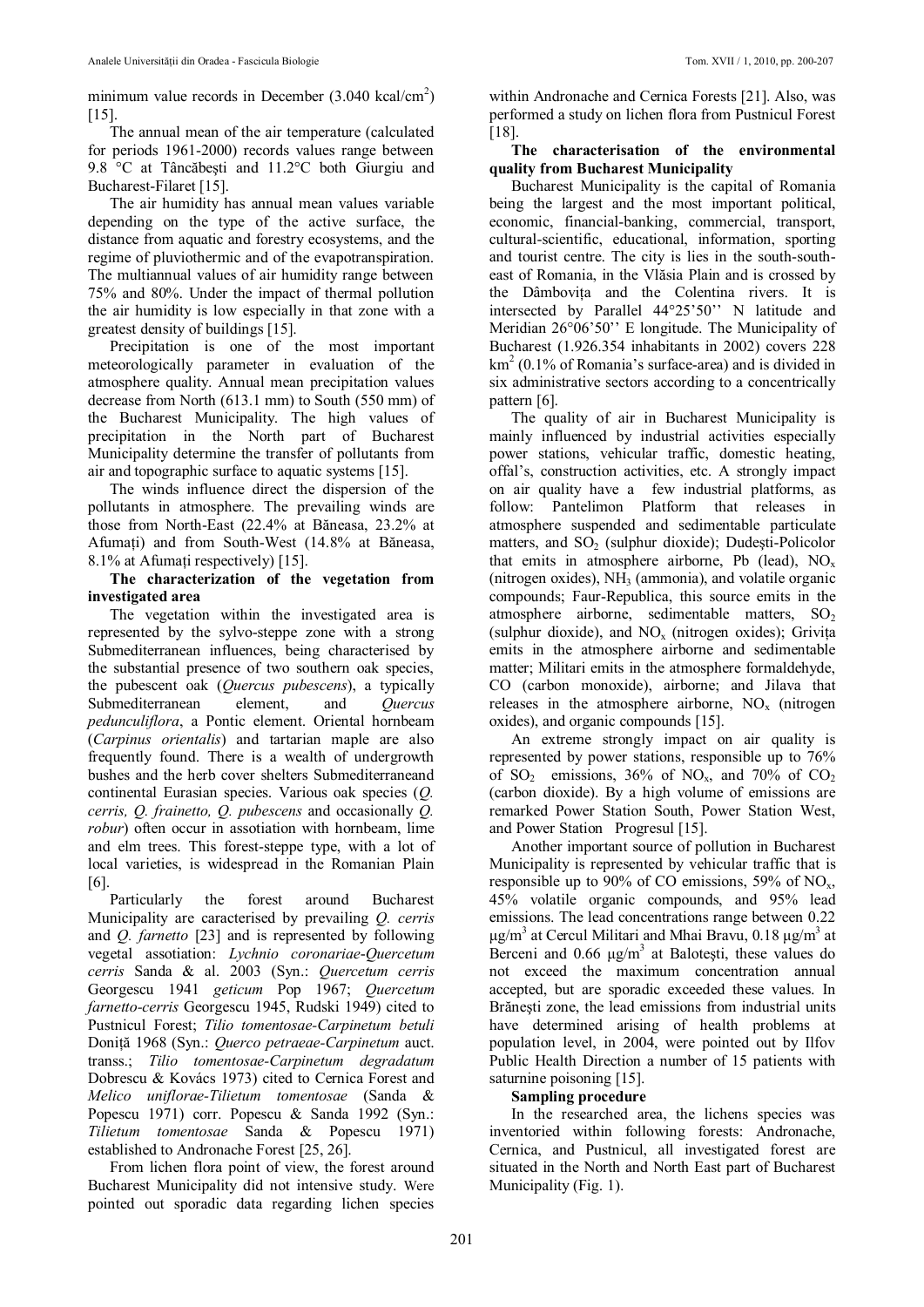Legworks were performed during March-August, 2009. Procedure of researching has consisted in random selected up to six sampling units of 4 x 4 m within each investigated forest. Within sampling units,

all trees were sampled. Epiphytic lichens species have been collected beginning from the basis of the trunks to the height of to 2.5 m. The lignicolous lichens species were taken into account.



**Figure 1.** Andronache Forest (marked with a red colour arrow on map), Cernica Forest (marked with a yellow colour arrow on map) and Pustnicul Forest (marked with a blue colour arrow on map). The mentioned forests are situated from geographical point of view near Bucharest Municipality. Source: this is an own construct map by Google Earth software.

#### **Surveying samples**

Collected lichens species were carried into laboratory to be determined using the bibliography [9- 10, 22]. All lichens species were investigated with a stereomicroscope and an optical microscope. Lichens species were identified based on colour reaction of the thallus, morphology, aspects of thlline elements, microscopically preparation by using chemical reagents such as KOH, CaCl<sub>2</sub>, and IIK. The nomenclature used is according to Ciurchea [10].

The ecological behaviour (toxi-tolerance degree and the frequency of investigated lichens species) was characterised using data within bibliography [11-28].

The disappearing lichen species have been considered according to bibliography [11-28], as almost disappeared or nearly everywhere markedly disappearing (endangered lichens species).

The lichen species is a part of Lichen Collection of Institute of Biology, Romanian Academy from Bucharest.

### **RESULTS**

In the investigated area have been identified 22 lichens species, of which a largest percentage was recorded within Pustnicul Forest (47% lichen species), followed by Cernica Forest (29% lichen species) and Andronache Forest (24% lichen species) (Fig. 2). From a total number of lichens species within Pustnicul Forest, 50% are cited for the first time.

# **Taxonomic analysis** (Table 1)

From taxonomic point of view, the lichen species are tabulated in two Orders, namely: Lecanorales with a few Family (Physciaceae, Candelariaceae, Parmeliaceae, Lecanoraceae, and Ramalinaceae) and, Teloschistales with one Family (Teloschistaceae).



**Figure 2**. The spectrum of lichens species distribution in relation with investigated forests.

#### **Substrate**

In all investigated forests the prevailing tree species belong in a great deal to Quercus genus, following by species such as: *Fraxinus excelsior*, *Prunus cerasifera, Sophora japonica, Acer campestre, Cornus sanguinea,* and C*rataegus monogyna*.

# **Toxi-tolerance degree** (Table 2)

The percentage of lichens species, which are sensitive to pollution, is increasing with the distance from Bucharest Municipality. The highest percentage of the sensitive lichens species was recorded in Pustnicul Forest (39% sensitive lichens species). Both in Cernica Forest and especially in Andronache Forest, the percentage of sensitive lichens species is rather low (27% lichens species and 22% lichens species, respectively).

The percentage with a high and moderate resistance to pollution in generally it is decreasing direct proportional with the distance from Bucharest Municipality (Table 2).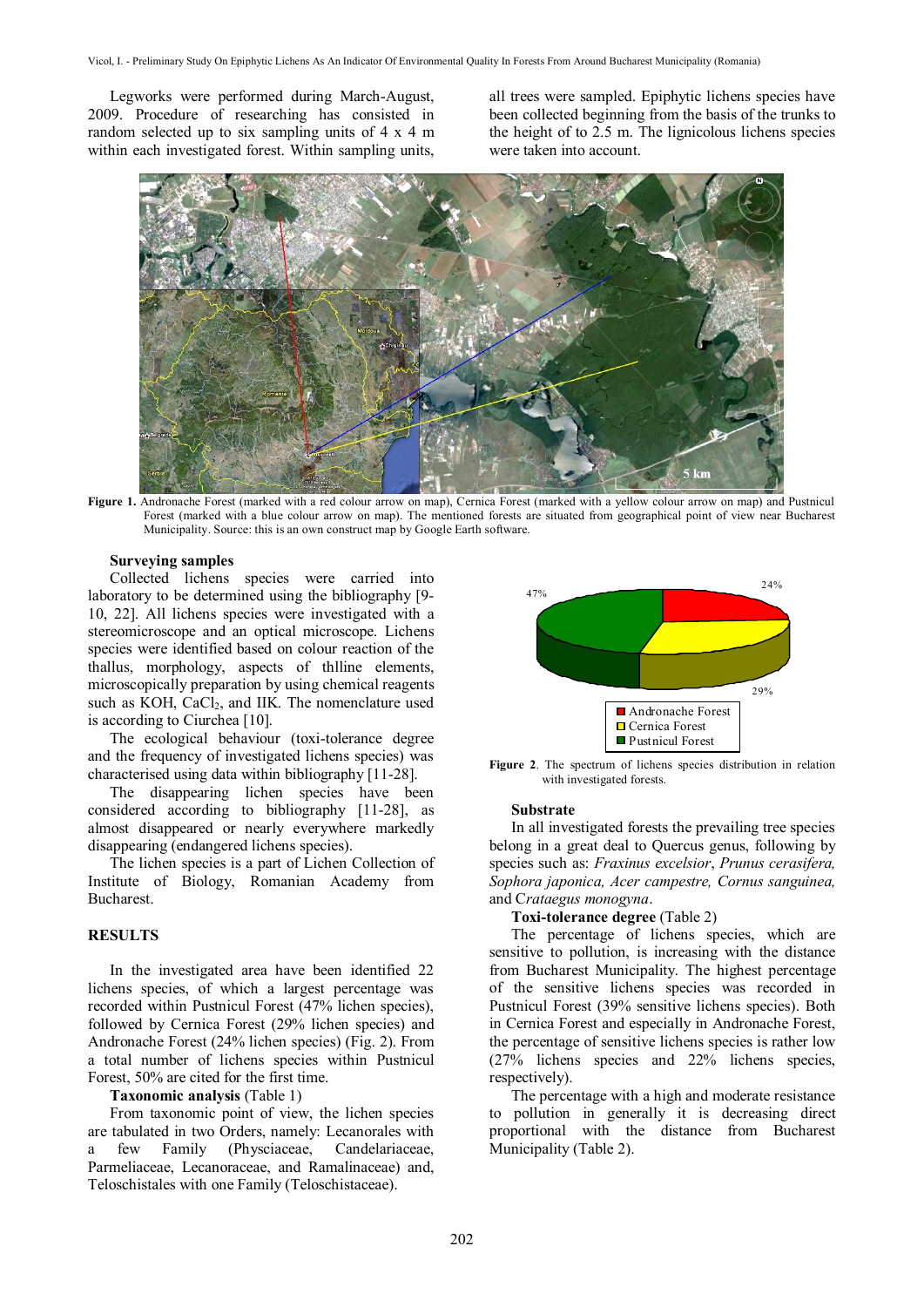|  |  | Table 1. Taxonomic arrangement of lichens species in relation with the investigated forests and the substrate. |
|--|--|----------------------------------------------------------------------------------------------------------------|
|  |  |                                                                                                                |

| <b>Species</b>                                      | Taxonomic                                   | Locality          |                                                                                                               |                   |                           |                   |                                              |
|-----------------------------------------------------|---------------------------------------------|-------------------|---------------------------------------------------------------------------------------------------------------|-------------------|---------------------------|-------------------|----------------------------------------------|
|                                                     | classification                              | Andronache        | Substrate                                                                                                     | Cernica           | <b>Substrate</b>          | <b>Pustnicul</b>  | Substrate                                    |
| Candelaria<br>concolor (Dicks.)<br>Poelt.           | Ascomycotina<br>Gymnocarpeae<br>Lecanorales | $^{+}$            | Ouercus<br>robur                                                                                              | $+$               | Quercus<br>robur          | $+$               | Fraxinus<br>excelsior                        |
|                                                     | candelariaceae                              |                   |                                                                                                               |                   |                           |                   |                                              |
| Lecanora hagenii<br>(Ach.) Ach.                     | Lecanoraceae                                | N/A               | N/A                                                                                                           | N/A               | N/A                       | $^{+}$            | O. cerris                                    |
| Lecanora<br>subintricata (Nyl.)<br>Th. Fr.          | Lecanoraceae                                | N/A               | N/A                                                                                                           | N/A               | N/A                       | $^{+}$            | O. cerris                                    |
| Hypotrachyna<br>sinuosa (Sm.) Hale                  | Parmeliaceae                                | N/A               | N/A                                                                                                           | N/A               | $\rm N/A$                 | $\qquad \qquad +$ | Q. cerris                                    |
| Melanelia olivacea<br>$(L)$ Essl.                   | Parmeliaceae                                | N/A               | N/A                                                                                                           | N/A               | N/A                       | $^{+}$            | Q. cerris                                    |
| Parmelia sulcata<br>Taylor                          | Parmeliaceae                                | $+$               | F. excelsior                                                                                                  | N/A               | N/A                       | $^{+}$            | O. cerris                                    |
| Buellia erubescens<br>Arn.                          | Physciaceae                                 | $+$               | Quercus sp.                                                                                                   | N/A               | N/A                       | $^{+}$            | Q. cerris                                    |
| Phaeophyscia<br>nigricans (Flk.)<br>Moberg.         | Physciaceae                                 | $+$               | F. excelsior                                                                                                  | $\qquad \qquad +$ | N/A                       | $+$               | Cornus<br>sanguinea                          |
| Phaeophyscia<br>orbicularis (Nëck.)<br>Moberg.      | Physciaceae                                 | $^{+}$            | Q. cerris, F.<br>excelsior.<br>Prunus<br>cerasifera,<br>Sophora<br>japonica                                   | $^{+}$            | lignicolous               | $^{+}$            | lignicolous                                  |
| Physcia<br>adscendens (Fr.)<br>Oliv.                | Physciaceae                                 | $\qquad \qquad +$ | O. cerris, F.<br>excelsior,<br>$\mathcal{C}$ .<br>monogyna,<br>S. japonica,<br>Acer<br>campestre,<br>Q. robur | $\qquad \qquad +$ | Q. cerris,<br>lignicolous | $^{+}$            | Q. cerris,<br>lignicolous                    |
| Physcia aipolia<br>(Ehrh. ex Humb.)<br>Fürnr        | Physciaceae                                 | N/A               | N/A                                                                                                           | $^{+}$            | lignicolous               | N/A               | N/A                                          |
| Physcia<br>semipinnata (J. F.<br>Gmelin) Moberg.    | Physciaceae                                 | N/A               | N/A                                                                                                           | N/A               | N/A                       | $\qquad \qquad +$ | Q. robur                                     |
| Physcia stellaris<br>$(L.)$ Nyl. em.<br>Harm.       | Physciaceae                                 | N/A               | N/A                                                                                                           | $^{+}$            | O. robur                  | $^{+}$            | O. robur                                     |
| Physcia tenella<br>(Scop.)                          | Physciaceae                                 | $\qquad \qquad +$ | F. excelsior,<br>Р.<br>cerasifera                                                                             | $\qquad \qquad +$ | Q. cerris                 | $\qquad \qquad +$ | $Q.$ cerris, $Q.$<br>robur, P.<br>cerasifera |
| Physcia<br>tribacoides Nyl.                         | Physciaceae                                 | $\rm N/A$         | N/A                                                                                                           | $^{+}$            | lignicolous               | $\rm N/A$         | N/A                                          |
| Physconia detersa<br>(Nyl.) Poelt.                  | Physciaceae                                 | $^+$              | $A$ .<br>campestre,<br>Q. robur                                                                               | N/A               | N/A                       | $^+$              | Lignicolous                                  |
| Physconia distorta<br>(With.) J. R.<br>Laudon       | Physciaceae                                 | $\rm N/A$         | N/A                                                                                                           | $^+$              | lignicolous               | $\! + \!\!\!\!$   | Lignicolous                                  |
| Physconia grisea<br>(Lahm.) Poelt.                  | Physciaceae                                 | $^{+}$            | $\overline{P}$ .<br>cerasifera                                                                                | $^{+}$            | lignicolous               | $\rm N/A$         | $\rm N/A$                                    |
| Ramalina<br>farinacea (L.) Ach.                     | Ramalinaceae                                | $\rm N/A$         | N/A                                                                                                           | N/A               | N/A                       | $+$               | Q. cerris                                    |
| Ramalina<br>pollinaria (Westr.)<br>Ach.             | Ramalinaceae                                | $\rm N/A$         | N/A                                                                                                           | N/A               | N/A                       | $\! + \!\!\!\!$   | Q. cerris                                    |
| Lepraria finkii (B.<br>de Lesd. ex Hue) R<br>Harris | N/A                                         | N/A               | N/A                                                                                                           | N/A               | N/A                       | $\qquad \qquad +$ | Q. cerris                                    |
| Xanthoria<br>parietina (L.) Th.<br>Fr.              | Teloschistaceae                             | $\rm N/A$         | N/A                                                                                                           | $\qquad \qquad +$ | Q. cerris,<br>lignicolous | $\qquad \qquad +$ | Q. cerris,<br>lignicolous                    |

Legend of the table: + presence of the species; N/A: not available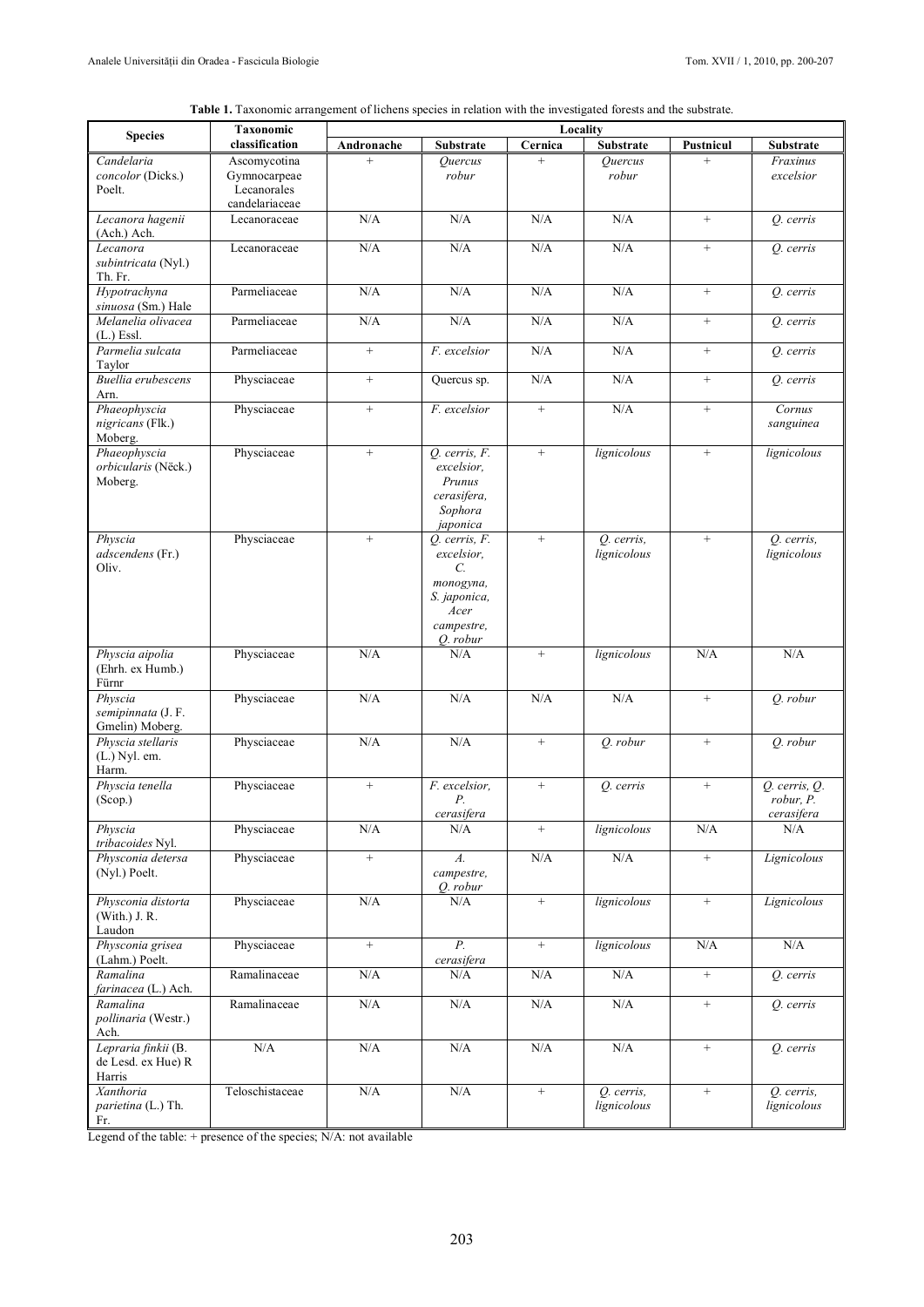| <b>Forest investigated</b>                        |                |                                                   |                |                                                   |                |  |  |
|---------------------------------------------------|----------------|---------------------------------------------------|----------------|---------------------------------------------------|----------------|--|--|
| Andronache                                        |                | Cernica                                           |                | Pustnicul                                         |                |  |  |
| Toxi-tolerance                                    | Species number | Toxi-tolerance                                    | Species number | Toxi-tolerance                                    | Species number |  |  |
| degree                                            | $(\%)$         | degree                                            | $(\%)$         | degree                                            | $(\%)$         |  |  |
| sensitive species to<br>pollutions                | 22%            | sensitive species to<br>pollutions                | 27%            | sensitive species to<br>pollutions                | 39%            |  |  |
| moderately<br>resistance species to<br>pollutions | 33%            | moderately<br>resistance species to<br>pollutions | 37%            | moderately<br>resistance species to<br>pollutions | 28%            |  |  |
| high resistance<br>species to pollutions          | 45%            | high resistance<br>species to pollutions          | 36%            | high resistance<br>species to pollutions          | 33%            |  |  |

**Table 2.** Toxi-tolerance degree of lichens species in relation with the investigated forests.

# **Frequency of lichens species** (Table 3)

The results regarding the rare lichens species indicate a lowest increasing of these depending of the distance from 44% in Andronache Forest to 50% in Pustnicul Forest and 55% in Cernica Forest, respectively. The assessment of the disappearing lichens species have been focused on basis the correlation between the bibliography data [11-28], as almost disappeared or nearly everywhere markedly disappearing (threatened with disappearance), especially because of pollution, and by own observations regarding the presence of these rarest lichen species in all investigated forests. Thus, did not record significantly variations regarding the percentage of these, recording in a great deal lowest values within all investigated forests (Table 3).

The percentage of common lichens species did not vary significantly within the investigated forests, recording a lowest decreasing as a function of the distance from 45% in Andronache Forest to 39% in Pustnicul Forest and 36% in Cernica Forest respectively (Table 3).

In addition, there is a close correlation between the percentage of common lichens species and the anthropogenic pressure within the researched area.

*Xanthoria parietina*, *Physcia ascendens*, *Physcia tenella* the other species are rare species and very sensitive to pollution. This comparisons reveals on the one hand a great decreasing of lichens species since 1970 to 2009 in an increasing the environment stress conditions around Bucharest Municipality and a positive correlations between the increasing of the number of rare species as a functions of distance from Bucharest Municipality, on the other hand. It was pointed out, a similar relative study with the topic present note regarding the anthropogenic impact on epiphytic lichens in urban conditions [20]. The researches performed in Botanic Garden from Bucharest have led to identification of 29 lichens species. From number of common species in relation with species identified within present study, following species are anthrophyllous (*Physcia ascendens*, *Physcia tenella*, and *Xanthoria parietina*) and rare (*Candelaria concolor*, *Physcia semipinnata*, *Physconia*

|  |  | Table 3. Frequency of lichens species in relation with the investigated forests. |  |
|--|--|----------------------------------------------------------------------------------|--|
|  |  |                                                                                  |  |

| <b>Forest investigated</b>         |     |                      |                       |                      |                       |  |  |
|------------------------------------|-----|----------------------|-----------------------|----------------------|-----------------------|--|--|
| Andronache                         |     | Cernica              |                       | Pustnicul            |                       |  |  |
| Species number<br>Frequence<br>(%) |     | Frequency            | Species number<br>(%) | Frequence            | Species number<br>(%) |  |  |
| Rare species                       | 44% | Rare species         | 55%                   | Rare species         | 50%                   |  |  |
| Disappearing species               | 11% | Disappearing species | 9%                    | Disappearing species | 11%                   |  |  |
| Common species                     | 45% | Common species       | 36%                   | Common species       | 39%                   |  |  |

### **DISCUSSIONS**

#### **Comparisons with other similar studies**

Environmental quality indicated by epiphytic lichens diversity can be appreciated when it is compared with other similar studies on epiphytic lichens. Within the studied area were recorded a total of 22 lichens species on rhytidoma of sampled trees within sampling units. In the urban, suburban and rural Bucharest area were performed researches on epiphytic lichens focused on lichens species number in relation with ecological conditions. Thus, in Mogoşoaia Forest [19], were cited 53 lichens species of which following lichens species are common with these from actual studied area: *Melanelia olivacea*, *Candelaria concolor*, *Xanthoria parietina*, *Physcia aipolia*, *Physcia stellaris*, *Physcia tenella*, *Physcia semipinnata*, *Physcia ascendens*, and *Lepraria aeruginosa*. A great majority of these are rare lichens species, cited for that time. In a strongly contrast with a total lichens species of 18 recorded within Pustnicul Forest in 2009, in 1970 had cited 43 lichens species in the same forest [18]. In this case the common lichens species are: *Candelaria concolor*, *Parmelia sulcata*, *Ramalina farinacea*, *Ramalina pollinaria*, *Xanthoria parietina*, *Physcia aipolia*, *Physcia ascendens*, *Physconia grisea*, *Physconia distorta*, *Physcia stellaris*, *and Physcia tenella*. Of these which only following lichens species are anthrophyllous, for instant: *Parmelia sulcata*,

*detersa*, *Physconia grisea*, *Physcia stellaris*) lichens species, respectively. The literature studies were selected to comparing actual data on basis geographically and climatic considerations specific Romanian Plain. A comparison to these other mentioned forests, the investigated area has a lower number of epiphytic lichens. Similar studies were performed abroad concerning environmental quality in relation with epiphytic lichens diversity [7]. Within this study, the investigated area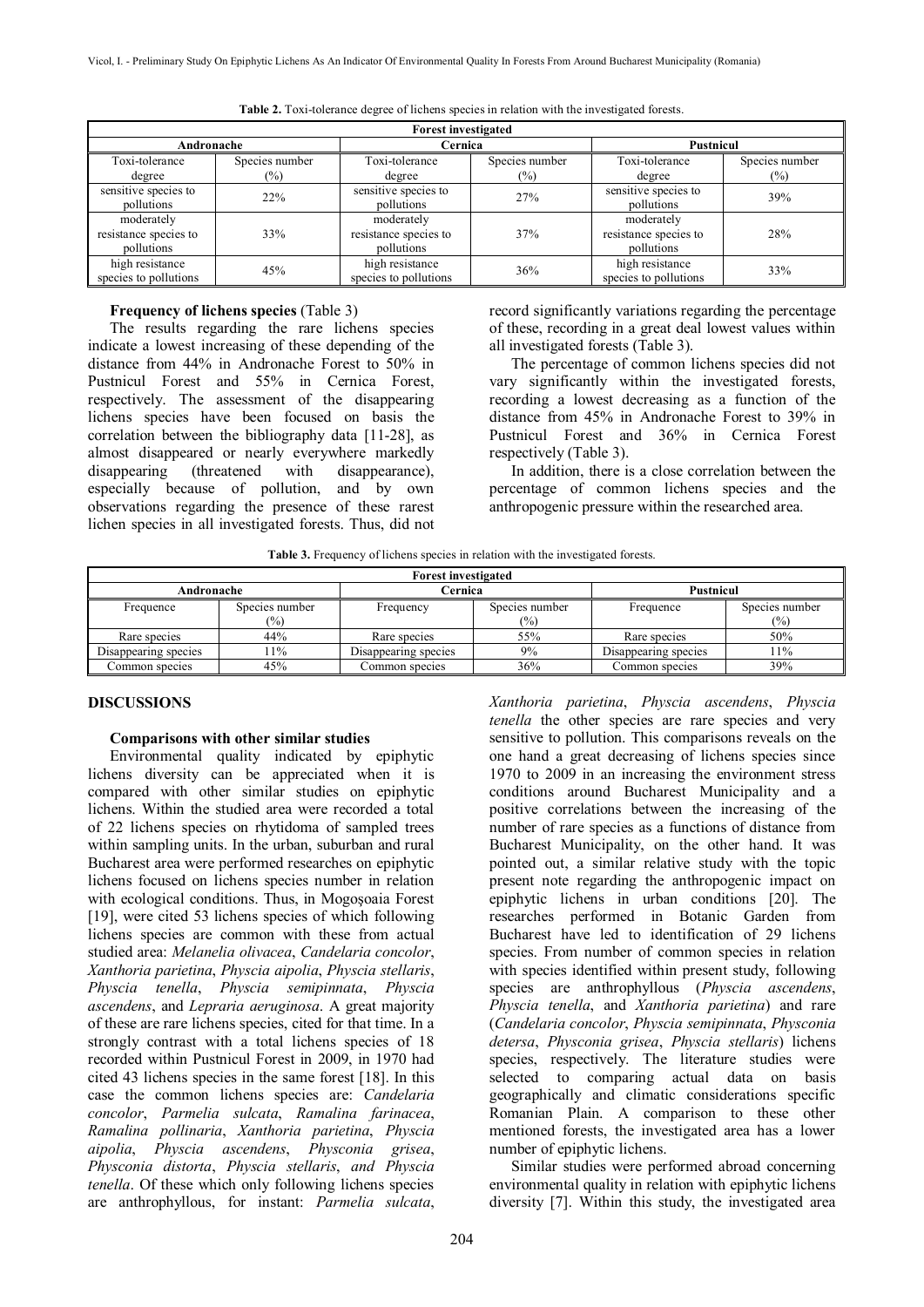(Knocksink Wood in County Wicklow, Ireland) in relation to other woodland sites had a lower number of epiphytic lichens. The diversity of epiphytic lichens at Knocksink Wood is driven by multitude environmental factors, which influence it, for instant: air quality, past woodland management practices, contemporary human impacts, etc. Also, in a comparison for a period of time since 1986 to 1997 was registered disappearance of lichens at some locations from Izmir town (Turkey) indicate a worsening environmental quality between mentioned periods of time [27]. Investigations regarding a comparative study in an area situated around the Tábor town, South Bohemia (Czech Republic) were showing how in generally during 18 year the number of lichens species especially sensitive species was progressively decreasing strongly correlation with a weakest environmental quality [17].

Within the oldest Vlăsia forests the management woodland practices by fragmentation have exerted negative effects on epiphytic lichens growing on especially oak trees species [19]. Although epiphytic lichens depend primarily upon the host tree species and its properties, stand age and spatial-temporal continuity are considered key factors for the development of highly complex lichen assemblages in forests [16, 19]. This is a prove of actual situations regarding the poverty stricken of lichens flora in woodland sites investigated from round Bucharest Municipality.

### **Taxonomic analysis**

Depending on the distance, the taxonomic analysis pointed out the marked roll of the genera frequency (26%) within the Andronache Forest slightly different by a lower percentage of lichens species (24%) with a strongly sinanthropic character, given by the dominant presence of the anthrophylous lichens species, for instant: *Physcia adscendens, Physcia tenella, Parmelia sulcata,* and *Phaeophyscia orbicularis*. The genera frequency importance of the epiphytic lichens species decreasing within the Cernica (22%) and Pustnicul (52%) forests, growing the number of lichens species with a high sensitive degree, such as: *Lecanora subintricata, Hypotrachina sinuosa, Melanelia olivacea, Phaeophyscia nigricans, Physcia tribacoides, Physconia detersa, Physconia distorta,* and *Physcia semipinnata*. The unexpected result regarding a higher genera frequency in a contrast with the percentage of lichens species within the Pustnicul Forest is given by the fact that a great majority of lichens genera support only one species. For to continuing the reasoning has to be taken into account the comparative situation between the periods of 1970-2009. A relative similarly situation was described around Zlatna town [3].

#### **Substrate**

Concerning the substrate a major roll has the composition of trees species consist in a great deal by Quercus genus according to forests typology of Vlăsiei forests. The nature of the substrate influence epiphytic lichens diversity [7].The sampled trees have a roughly rhytidoma allowing lichens species to colonisation them. This it is possible because the roughly rhytidoma retains a high degree of humudity for a long time. A great majority of thalii which growing on rhytidoma on trees surveyed especially within the Andronache Forest

were deformed, reduced in size, and in a soredial accentuate state. These all aspects could be attribute to worsening environmental quality [16].

# **Toxi-tolerance degree**

 The analysis regarding the toxi-tolerance degree reveals two important aspects: an increasing of sensitive species from 22% to 39% positive correlated with the enhancing of the distance from 5.5 Km (Andronache Forest) to 15 Km (Pustnicul Forest) and an decreasing of species with a high resistance to pollutions from 45% to 33% as a function of the distance from Andronache Forest to Pustnicul Forest (Table 2). The lichens species with a moderately resistance to air pollutions were recorded a lower percentage in Pustnicul Forest (28%).

# **The analysis of frequency of the investigated lichens species especially of the autsozological categories**

The analysis of the variables taken into account indicate that the environmental quality based on a large number of sensitive epiphytic lichens species on the one hand and rare and disappearing epiphytic lichens species on the other hand, is becoming more and more improved depending on the distance from polluted area of Bucharest Municipality. This fact is confirmed within Cernica and Pustnicul Forests by the rather high number of rare (55% and 50% respectively) and disappearing (9% and 11% respectively) lichens species on the one hand, and based on the highest number of sensitive lichens species to pollutions on the other hand. The common lichens species have recorded a lowest decreasing as a function of the distance from Andronache Forest to Cernica and Pustnicul forests. This fact might be correlated with the intensity of antropic activities within surveyed area. (Table 2 & 3).

**Geographical distribution of lichens species diversity**

Regarding the geographical distributions was observed a positive correlation among lichens species diversity depending on the distance. Thus, take a place an increasing of lichens species diversity from point 5.5 km where is situated Andronache Forest with a low lichens species diversity (marked by a 24% lichens species) to 14 km (Cernica Forest with a 29% lichens species) and 15 km (Pustnicul Forest where was recorded 47% lichens species) respectively with a more great lichens species diversity (Fig. 2 & 3).





**Figure 3.** Lichens species number in relation with the distance from the Bucharest centre to investigated forests.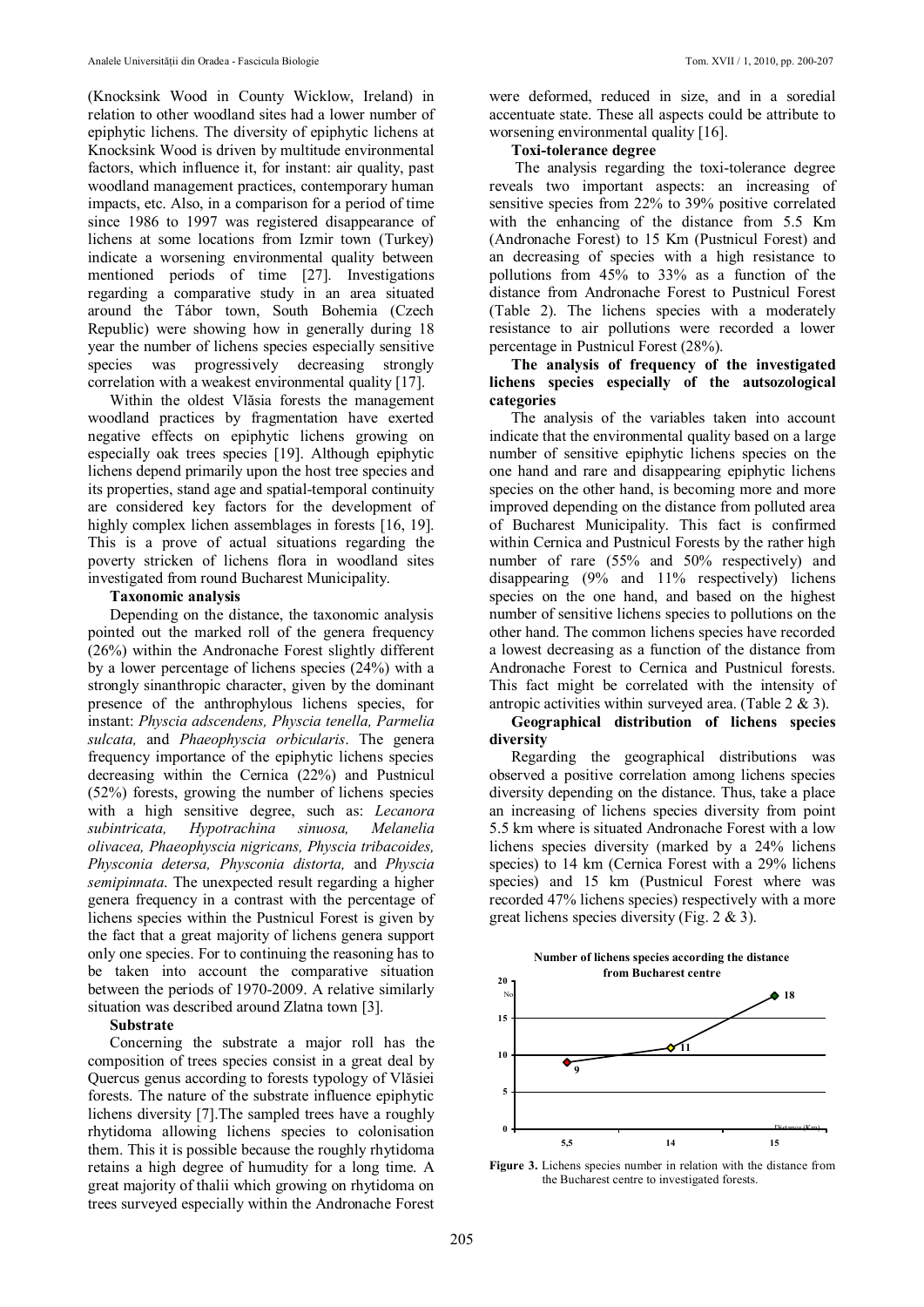At the national level, but in a different geomorphology conditions, were performed studies regarding the increasing the number of lichens species depending on the distance correlated with the improvement of environmental conditions [4].

# **The particularly characterization of the rare and disappearing lichens species in Andronache Forest depending on prevailing winds**

A great importance was conferred of the presence of the rare and disappearing lichen species in relation with toxi-tolerance degree within the Andronache Forest. Thus, there are three way to expression of lichens reaction from environmental conditions: (1) two lichens species, *Buellia erubescens* and *Candelaria concolor* are rare species but with a moderately resistance to pollutions; *Physconia detersa* is a disappearing species and it have a sensitivity to pollutions; and (3) *Physconia grisea*, although it is a rare species, it have a high resistance to pollutions. Probable these may be explanations by the following fact namely, the prevailed winds which blow from the North and North-East direction. In Romania studies concerning with the effects of prevailing winds strongly correlated with the distance was carried out in a few belts situated around Zlatna town [3].

The Andronache Forest is situated from geographical point of view, in the North part of Bucharest Municipality. This fact facility the carrying of a large amount of pollutants from North part of Bucharest Municipality to South and South-West part of Bucharest Municipality.

A similar situation there is in the case among the two forests (Cernica and Pustnicul Forests) situated in the North-East part of Bucharest Municipality. In these cases, it is possible that the prevailed winds in close relation with the distance contribute to cleaned air facility developing and growing a large number the rare and disappearing lichens species.

Within this study to distinguish, two major zones which reflect the distribution of the lichens diversity. One of them is suburban zones (Andronache Forest) with a low lichens diversity and a rural zone (Cernica and Pustnicul Forests) with a moderately lichens diversity. The suburban zone correspond with a low quality of environment correlated with a low lichens diversity at a distance by 5.5 km from Bucharest Municipality and the quality of environment is becoming more and more improved in relation with the increasing of the distance, the lichens diversity being intermediate. The analysis regarding the comparative situation of two variables studied, emphasize a close correlation between a low lichen diversity (Andronache Forest) nearest Bucharest Municipality and progressive this enhance from a rather intermediate (Cernica Forest) to a intermediate lichen species diversity (Pustnicul Forest).

At the European level were studied the anthropogenic impacts on lichens diversity in Province Ancona (Marche region), on the Adriatic coast of Italy, revealing a positive correlation on the one hand between the environmental quality progressive improved areas with a high lichen diversity. In the Ancona town area, on the other hand there is lichen desert caused by emission sources of pollution [12].

Within the Pustnicul Forest have recovered 50% of new lichens species (*Lecanora hagenii*, *Lecanora subintricata*, *Hypotrachina sinuosa*, *Melanelia olivacea*, *Buellia erubescens*, *Phaeophyscia nigricans*, *Phaeophyscia orbicularis*, *Physcia semipinnata*, *Physcia tribacoides*, and *Lepraria finkii*) in relation with data provided in the bibliography [18].

#### **REFERENCES**

- [1] Asta, J., Erhardt, W., Ferretti, M., Fornasier, F., Kirschbaum, U., Nimis, P.L., Purvis, O.W., Pirintsos, S., Scheidegger, C., Van Haluwyn, C., Wirth, V., (2002): European Guideline for Mapping Lichen Diversity as an Indicator of Environmental Stress, London, The British Lichen Society, pp. 3.
- [2] Atanasiu, L., (1971): Lichenii. Natura, 1, Anul XXIII, pp. 38-51.
- [3] Bartók, K., (1985): Cartarea poluării atmosferice pe baza sensibilităţii lichenilor. Contribuţii Botanice, Cluj-Napoca, pp. 51-57.
- [4] Bartók, K., (1980): Influenţa poluării atmosferice asupra florei lichenologice din zona industrială a Zlatnei. Contributii Botanice, Cluj-Napoca, pp. 195-199.
- [5] Bartók, K., Crişan, F., (2007): Current level of knowledge on lichens involved in environment protection in polluted areas of Romania. Studia Universitatis, Babeş-Bolyai, Ambientum, 1(1-2), Cluj –Napoca, pp. 1-14.
- [6] Bălteanu, D., Badea, L., Buza, M., Niculescu, G., Popescu, C., Dumitraşcu, M., (2006): Romania space, society, environment, The Publishing House of the Romanian Academy, Bucharest, 384 p.
- [7] Brodeková, L., Gilmer, A., Dowding, P., Fox, H., Guttová, A., (2006): An assessment of epiphytic lichen diversity and environentalquality in Knocksink Wood Nature Reserve, Ireland, Biology and environment: Proceedings of the Royal Irish Academy, 106B (3): 215- 223.
- [8] Cepoiu, A.L., (2009): Procese industriale recente şi efectele asupra poluarii mediului. Studiu de caz: Municipiul Bucureşti. INCD ECOIND-Simpozion International-SIMI 2009 "Mediul și Industria", pp. 242-247
- [9] Ciurchea, M., (1998): Lichenii din România, Ascomycotina: Pyrenocarpi, Vol. I, Presa Universitară Clujeană, Cluj-Napoca, 333 p.
- [10] Ciurchea, M. (2004): Determinatorul lichenilor din România, Bit, Iaşi, 488 p.
- [11] Ellenberg, H., Weber, H. E., Düll, R., Wirth, V., Werner, W., Paulißen, D., (1992): Indicator value of plants in Central Europe, Erich Goltze KG, D-3400 Göttingen, 258 p.
- [12] Frati, L., Brunialti, G., (2006): Long-term biomonitoring with lichens: comparing data from different sampling procedures, Environmental Monitoring and Assessment, Springer, doi: 10.1007/s 10661-005-9032-5, 119: 319- 404.
- [13] Györkös, L., Bartók, K., (2006): Diversity, distribution and ecology of the lichens in the Aiud town area (Alba County). Contributii Botanice, Anul XLI, 1: 13-22.
- [14] Hauck, M., (2008): Epiphytic lichens indicate recent increase in air pollution in the Mongolian capital Ulan Bator. The Lichenologist, British Lichen Society, doi: 10.1017/S0024282908007561, 40(2): 165-168.
- [15] Iojă, C., (2008): Metode şi tehnici de evaluare a calităţii mediului în aria metropolitan a Municipiului Bucureşti, Editura Universităţii din Bucureşti, Bucureşti, 260 p.